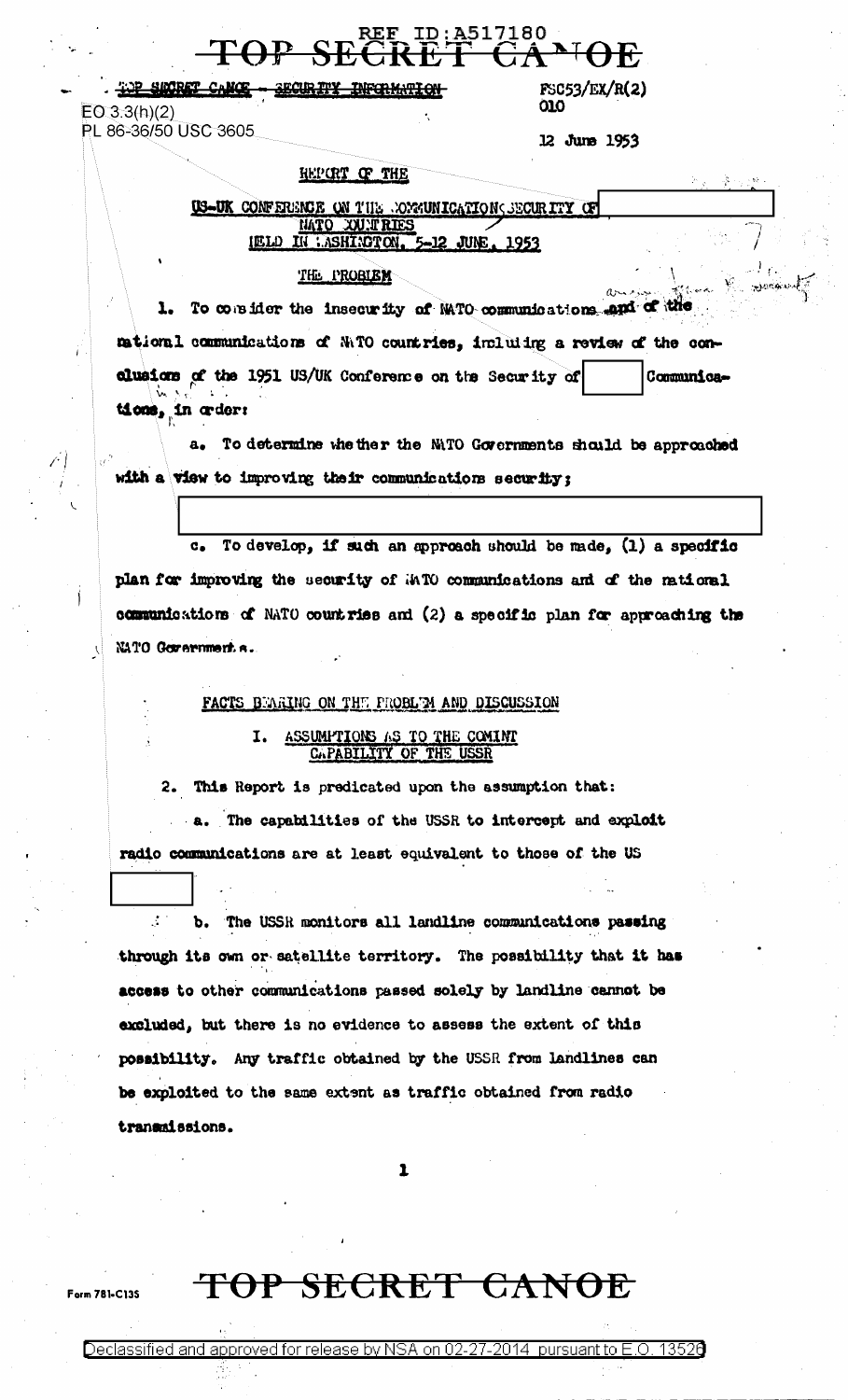| <b>REF ID:A517180</b><br>TOP SECRET CANOE                                                                                     |                                        |
|-------------------------------------------------------------------------------------------------------------------------------|----------------------------------------|
| <b>ENFORMATION</b><br>SECRET CARDE                                                                                            | FSC53/EX/R(2)<br>Q1Q                   |
| VALUE TO THE USSR OF COMINT DERIVED FROM<br>11<br>THE COMMUNICATIONS OF NATO COUNTRIES                                        |                                        |
| see Footnote 1)<br>minuucations<br>3.<br>'in peace time.<br>Although the US and UK views differ as to the current value<br>а. | EO $3.3(h)(2)$<br>PL 86-36/50 USC 3605 |
|                                                                                                                               |                                        |
|                                                                                                                               |                                        |

Footnote 1.

It should be noted that the security system of NATO provides sufficient protection for "COSMIC" and "NATO" communications passed electrically. However the NATO security system does not provide protection for national communications carrying related information, nor do all the NATO countries confine "NATO" and "COSMIC" communications to approved channels. Recent

the NATO procedures.

Pootnote 2.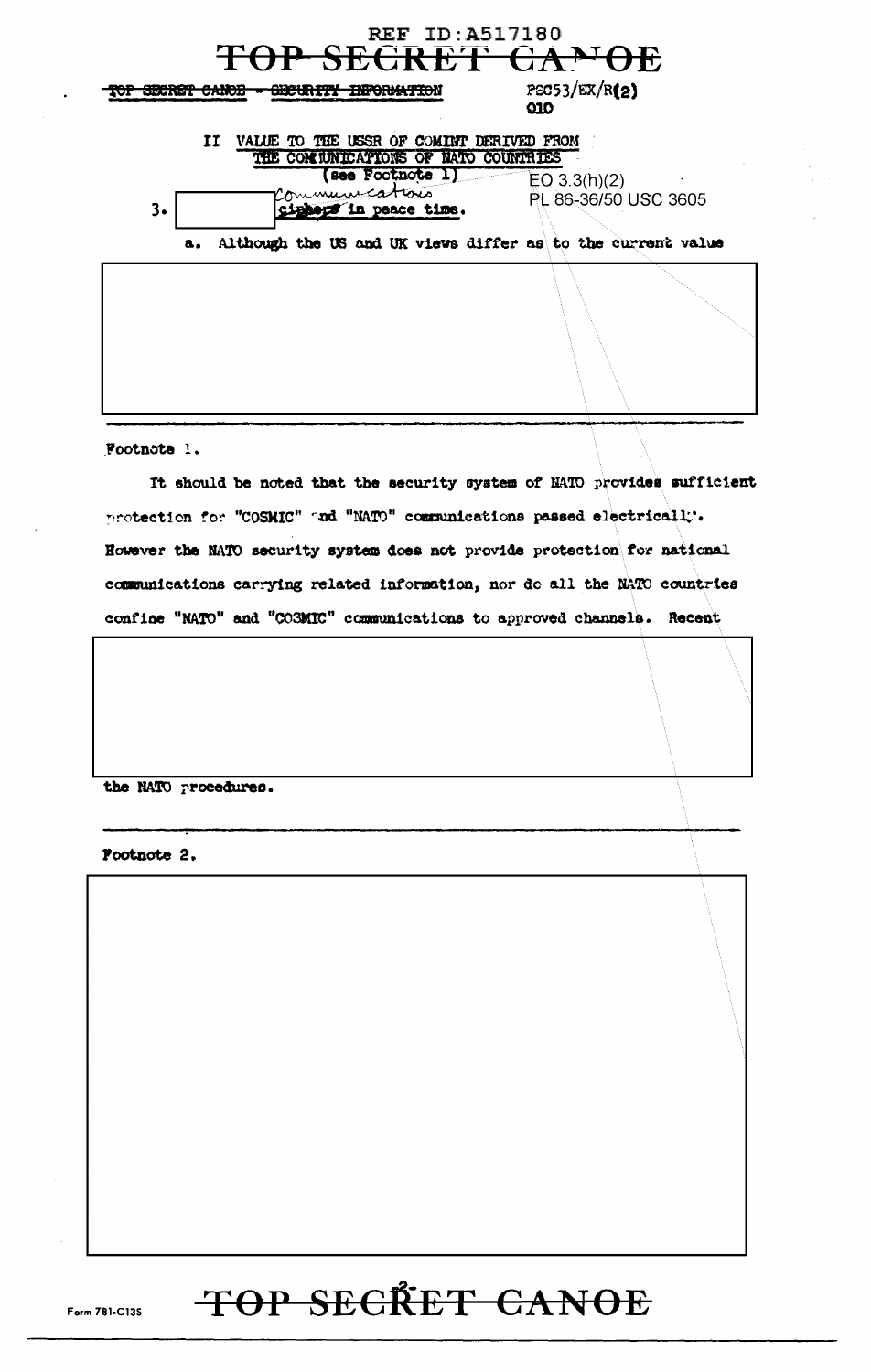### REF ID:A517180 TOP SECRET CAPOE

#### TOP SECRET CANCE - SECURITY INFORMATION

FSC53/EX/R (2) 010

Footnote 2 (Continued)

b. The value to the Russians of the COMINT derived from the communications of individual NATO countries will vary directly with both (1) their vulnerability and (2) the extent to which they contain information, the compromise of which would be damaging to the US or the UK.

 $(1)$ 

are on this basis alone thought to represent no current or predictable source of valuable intelligence to the USSR.

 $\begin{array}{|c|c|c|c|c|}\hline \text{(2)} & & & \text{(3)}\ \hline \end{array}$ 

volume of their communications and the relatively slight participation of these countries in matters which would involve critical information, are also thought to represent no current or predictable source of valuable intelligence to the USSR.

EO 3.3(h)(2) PL 86-36/50 USC 3605

### Form 781-Cl3S TOP SECRET CANOE

*3*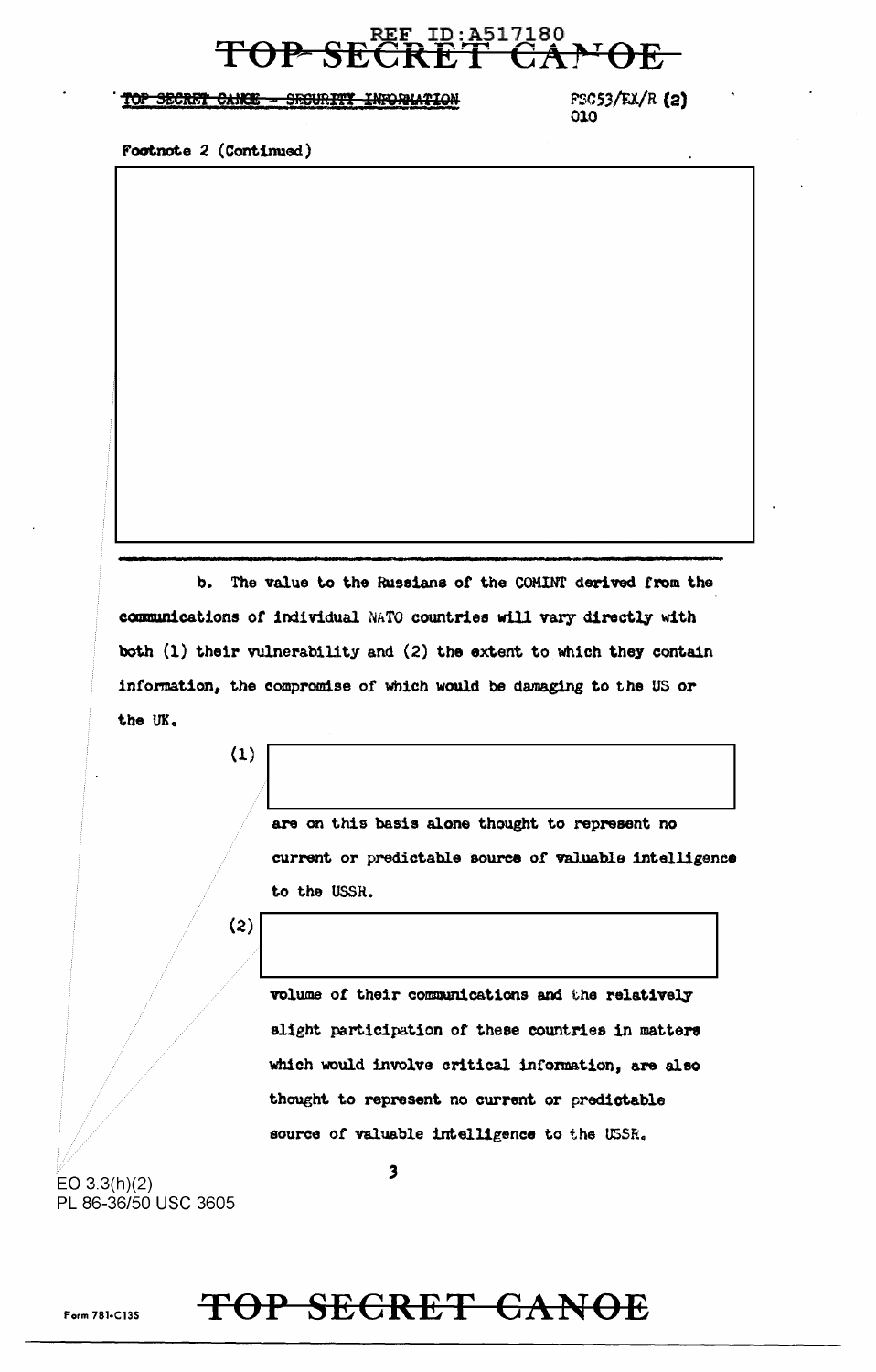

دراك

## TOP SECRET CANOE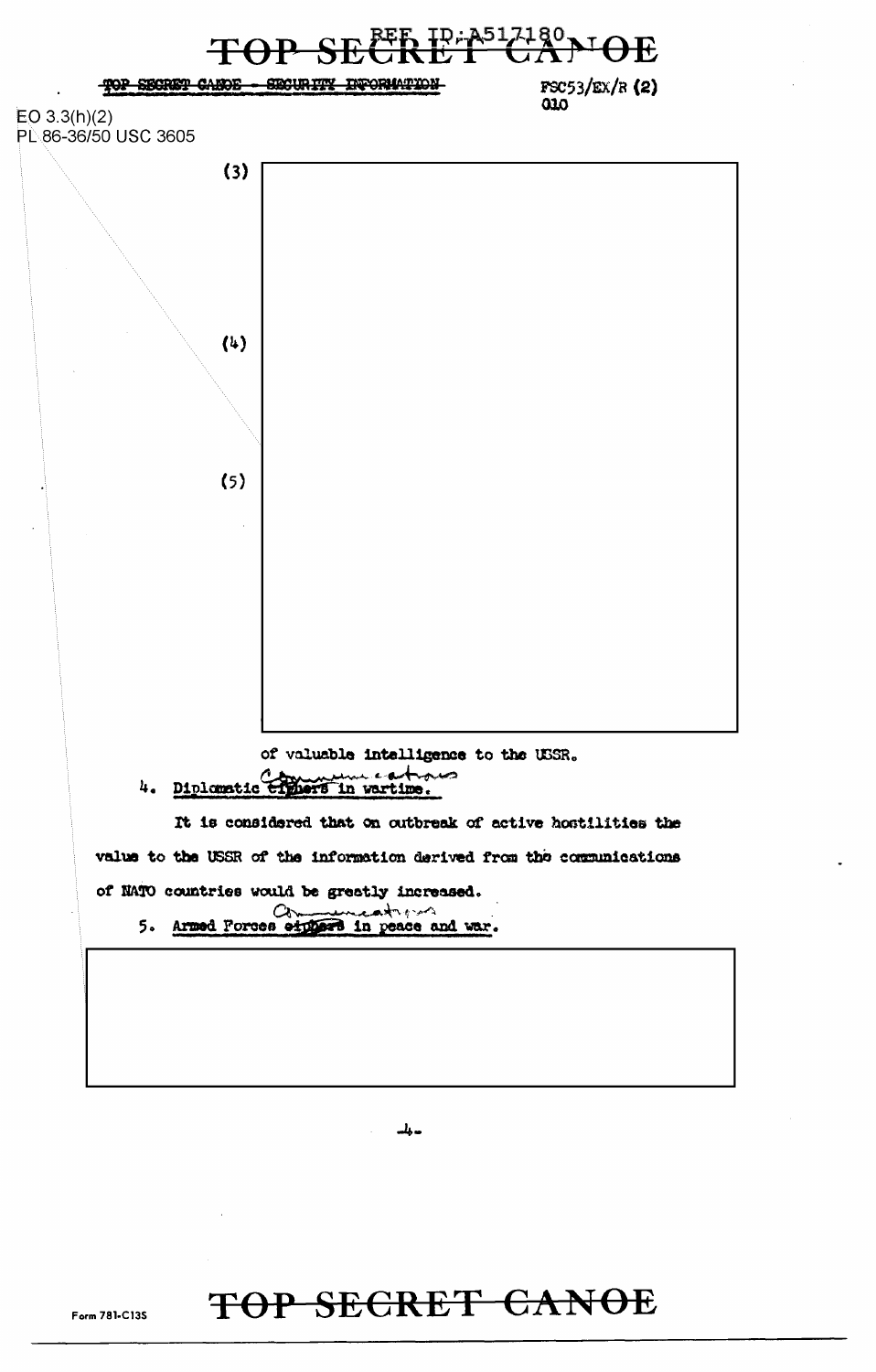# REF ID:A517180

#### TOP SECRET CANCE - SECURITY INFORMATION

FSC53/EX/R (2) 010

that

are

ought to be denied to the Communists.

b. In general it is thought that under peace time conditions Armed Forces communications are unlikely to be an important source of valuable intelligence to the USSR. In cases of limited hostilities, it is, however, considered that Commissioned the vulnerable Armed Forces cipilers are a menace to the national interests of the UK and the US and in the case of general hostilities would become a real danger.

#### III. VALUE TO THE USSR OF INTELLIGENCE ON NATO COUNTRIES DERIVED FROM NON-COMINT SOURCES

#### 6. Clandestine Sources

Non-COMINT clandestine means of obtaining intelligence complete cannot be regarded as a substitute for COMINT as a source of intelligence. In particular, in areas where CCMINT is effective, clandestine intelligence is generally less timely, less complete and less authoritative than COMINT. Information from clandestine sources needs a sometimes difficult process of evaluation before it can be accepted; is dependent on the availability of communications; and is frequently subject to considerable delay before it is received

value of intelligence from clandestine sources can frequently be greatly increased by correlation with COMINT. Moreover, the capacity to sustain successful clandestine arrangements to obtain intelligence often depends upon information derived from COMINT.

5

EO  $3.3(h)(2)$ PL 86-36/50 USC 3605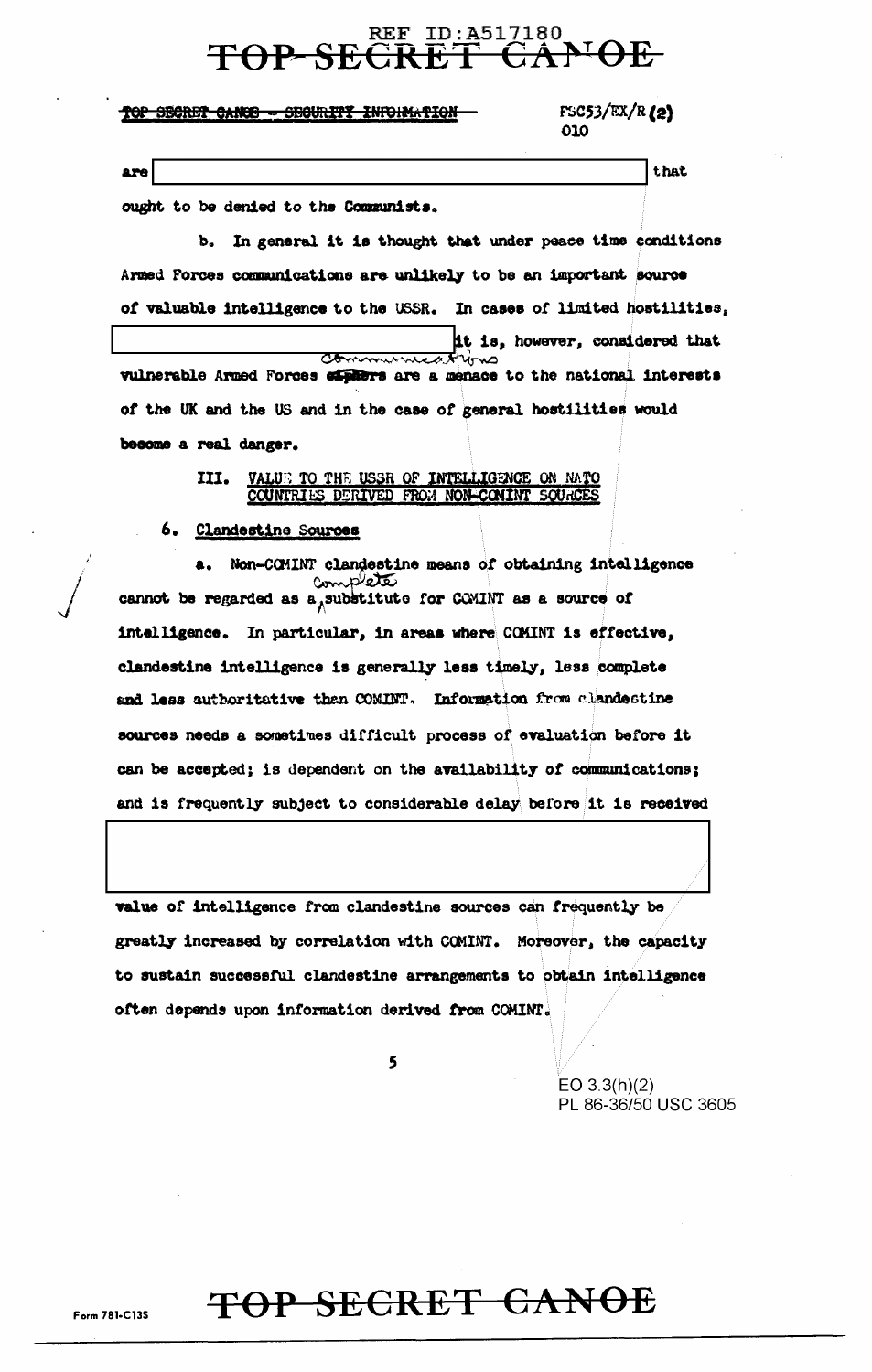#### REF ID: A517180  $+$ <del>P SECRET</del>

TOP SECRET CANOE - SECURITY INFORMATION

 $FS$ :53/EX/R(2) 010

- b. Although it must be presumed that penetration of NATO nations by agents of the USSR exists and will continue to exist, it is considered that, at least, so far as the  $US$ ,  $UK$ , are concerned, this is becoming increasingly difficult.
	- $(1)$ there has been a definite improvement in the overall security situation, and further improvements are planned. In the Armed Forces and security agencies specific steps have been taken to place in effect a security system which is

of December, 1952, However, there remain significant handicaps--political and administrative-to improvement. The level of overall security in

In the light of these developments it cannot be assumed that clandestine sources of intelligence for the USSR will be significantly reduced in lin the near future. Nevertheless, the operation of clandestine sources is expected to become increasingly difficult, and, therefore, it is felt that the USSR could not find adequate compensation for the loss of potential COMINT through increased clandestine activity.

(2) As regards other NATO countries from which the potential value of COMINT is estimated to be high there is insufficient collated evidence available to this conference to assess the state of their security. In particular there is

 $EO 3.3(h)(2)$ PL 86-36/50 USC 3605

-6-

### TOP SECRET CANOE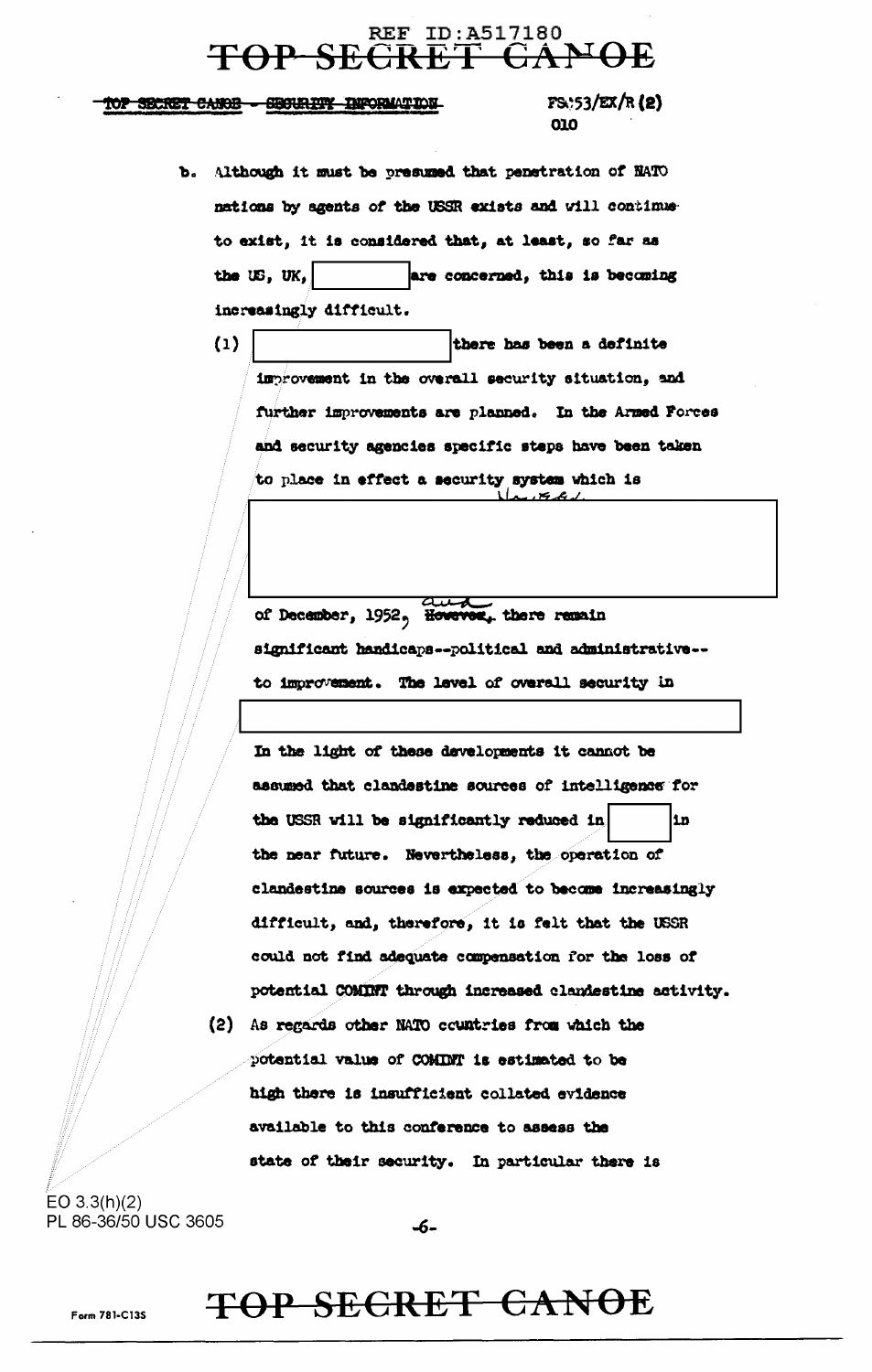# REF ID: A517180

#### TOP SEGRET GANOE - SECURITY INFORMATION

 $FSC53/EX/R$  (2) 010

not available any report such as that produced by

- In time of war, due to the introduction of security measures é. which are not possible in peacetime, clandestine operations become much hore difficult. The ready means of communication afforded by diplomatic missions and consulates are also no longer available. It is therefore considered that the value of information from clandestine sources will be substantially diminished at least initially by an outbreak of hostilities.
- 7. Other Sources
	- a. It is difficult to assess to what extent open sources (newspapers, trade publications, public documents and statements, etc.) or diplomatic reportage could be a

sources and that, even during peacetime, this intelligence may increase substantially in volume and value at any time. In wartime, censorship and other extraordinary security measures, will reduce drastically the flow of intelligence from such sources, and the value to the USSR of any available COMINT will be correspondingly increased.

b. It should be noted that, as in the case of clandestine sources, the value of intelligence from other sources can be greatly increased by information derived from COMINT.

 $EO 3.3(h)(2)$ PL 86-36/50 USC 3605

 $\overline{7}$ 

### TOP SECRET CANOE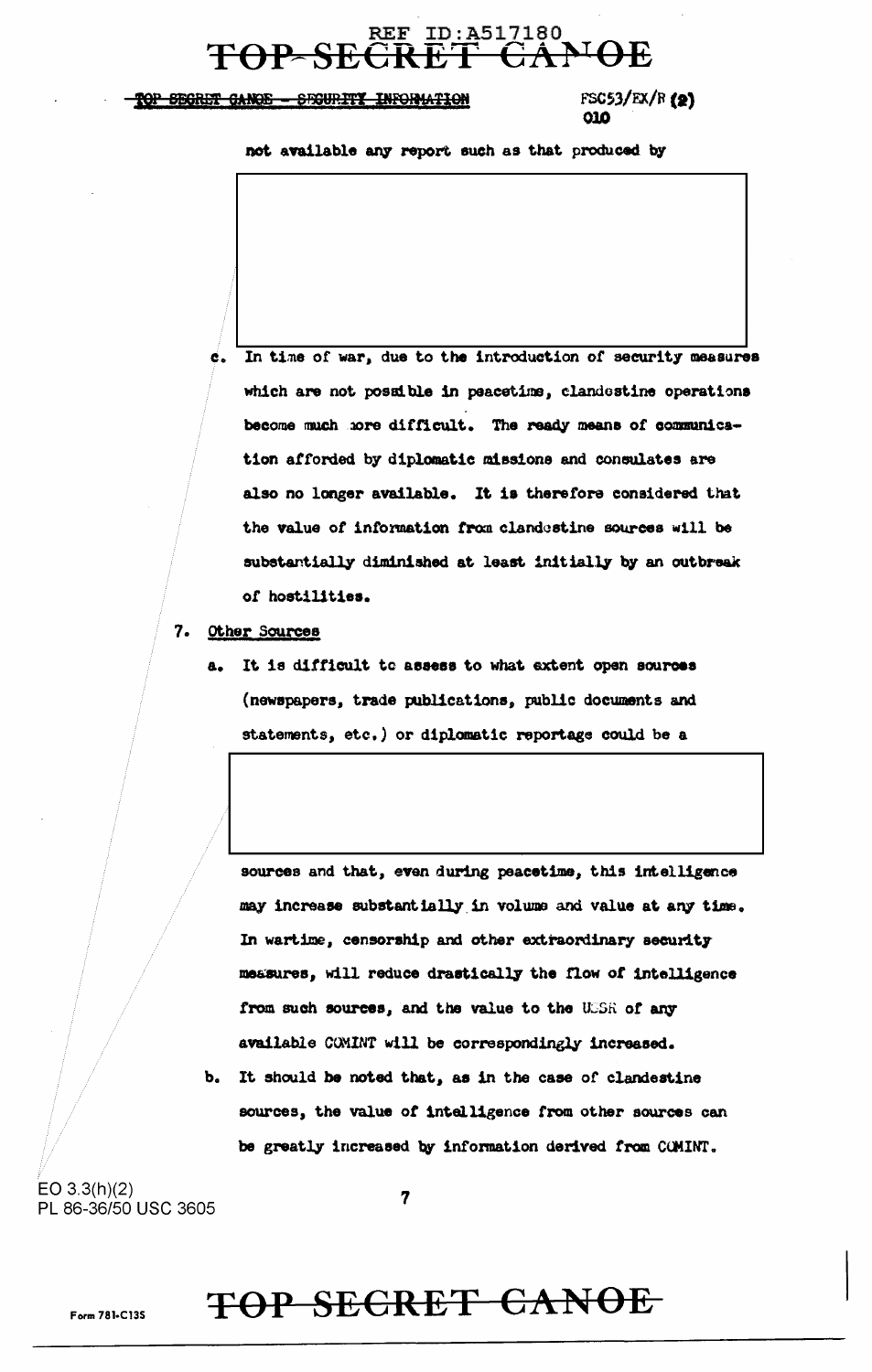$EO 3.3(h)(2)$ PL 86-36/50 USC 3605

 $F$ SG537F.X/ $B(2)$ 

ന്മ

V SECURITY AND LUBLLIGENCE FACTORS AFFECTING ACTION TO BE TAKEN 10. The nature of any action taken to reduce the potent inl damage to the rational security of the US and UK created by the vulnerability of the communications of NATO countries will be determined largely by technical considerations. From the point of view of intelligence and general security consideration, however, such action must:

ID:A517180

 $\frac{1}{100}$ 

a. be designed to rectify effectively inadequate communication security practices of NATO countries through cut.

## TOP SECRET CANOE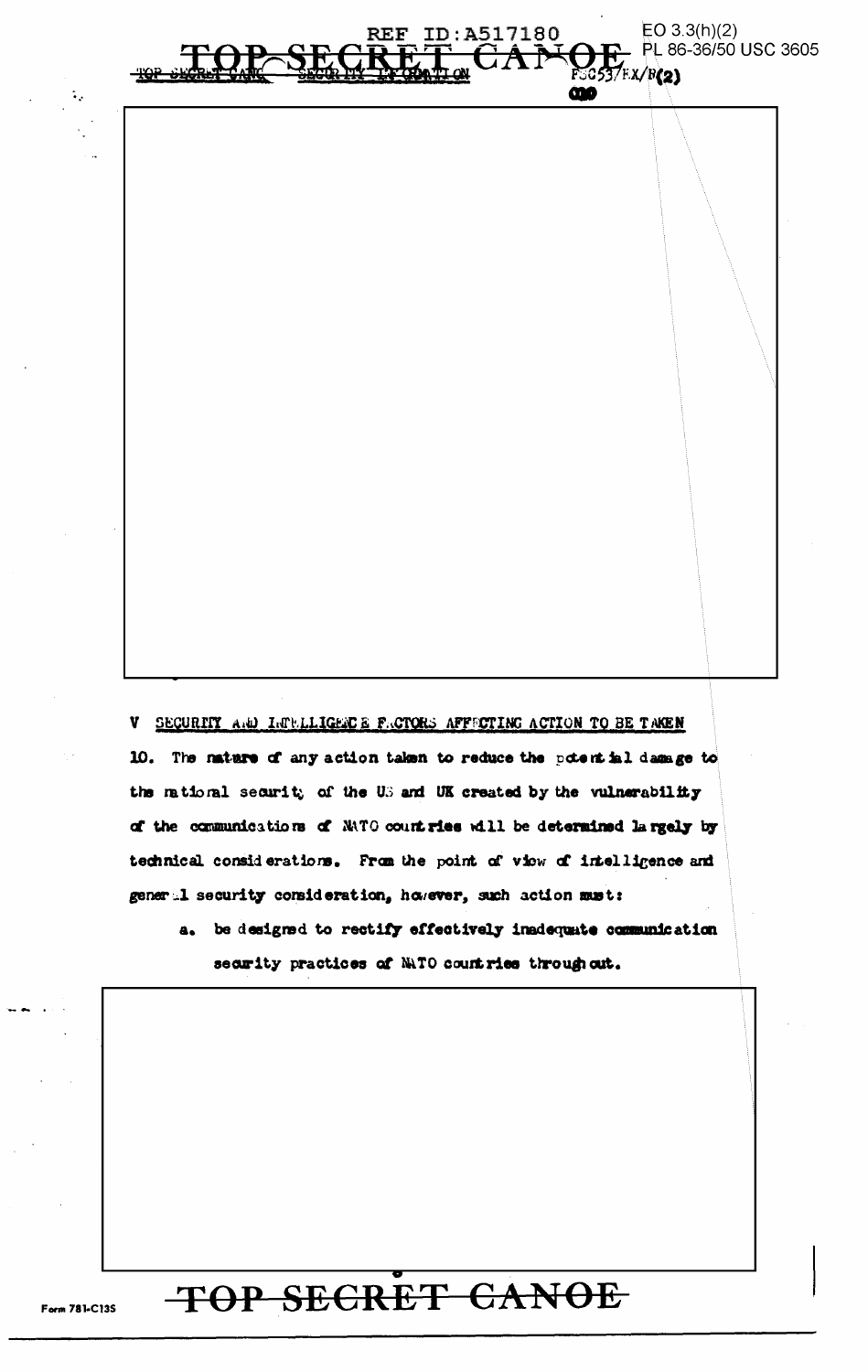

VI TECHNICAL FACTORS AFFICTING ACTI JN TO BE TAKEN

Inasumb as it appears to be impr ctical to attempt corrective  $\mathbf{n}$ . action by provision of new equipment, action should initially be aimed at the improvement of available cryptosystems and communications practices wherever possible. It is considered that such improvement can be effective. 12. No matter what initial approach is agreed the proper authorities for hantling issues of this mature are the communications security agencies of the MATO mations concerned. This consideration is re-inforced by that stated in paragraph 11 above. It is therefore important to associate the communications pecurity agencies with the action proposed at as early a stage as possible. The same reasoning applies to the use of communication security sutherities to criginate the action. Further factors in support of these considerations are that:

a. The security and intelligence factors emmerated in paragraph 10 above mike this the safest procedure.

For reasons of economy it is desirable that existing agencies Ъ.

 $EO$  3.3(h)(2) PL 86-36/50 USC 3605

9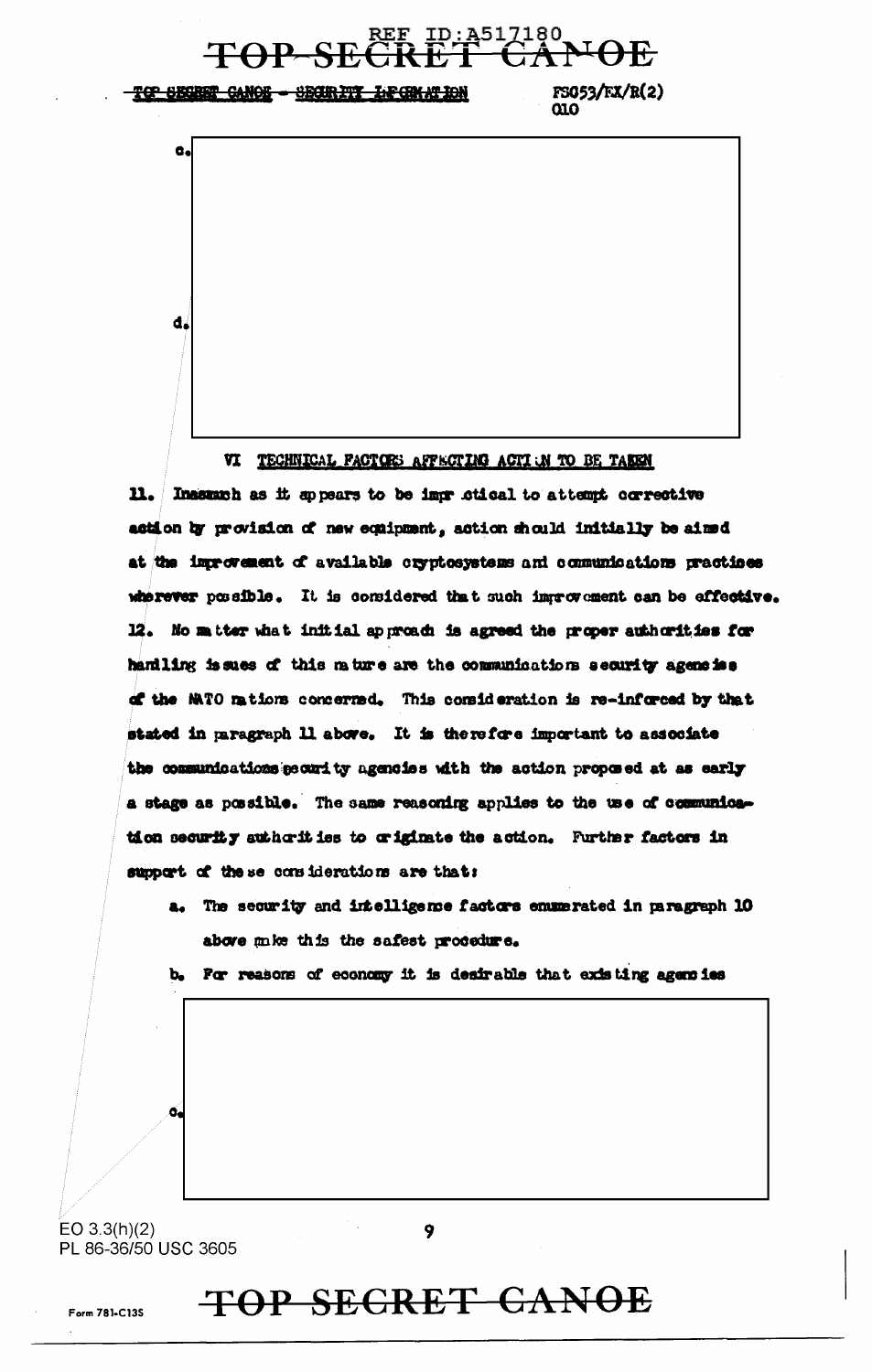#### $RFF$ , ID: A517180  $\tau$  OF **TOP SI**

#### <u> TOP BECRET CANCE – SECRITY IN CRMATION</u>

FSC53/EX/R(2) ΩΩ

communications security channels. Two examples of such instances are emlosed herewith as Appeniix A. 13. The interrelationships between transmission security and cryptosecurity are such that a completely successful program to improve communications security must deal effectively with both. 14. It is considered that there is no way to deal effectively with disregard of "COBMIC" and "NATO" communications security regulations

### tions security attitude and practices of the offending countries.<br>
WILLOWS TON DERNETON ACTION, TO BE PARE VII SHISRAL CON DIRING THE

15. The Conference is agreed that the factors enumerated in paragraphs 10 through 14 above can best be met by using the existing communications seom ity machinery of the Staniing Group. It is realized that the Standing Group cannot issue directives about matter outside the scope of the military aspects of NATO, but it would seem right to use existing Standing Group machinery in an advisory capacity, since the security of **ATO is jeopardized by incecare rational communications.** 

means to be determined and agreed by appropriate US and UK authorities,

10

with a view:

EO  $3.3(h)(2)$ PL 86-36/50 USC 3605

Form 781-C135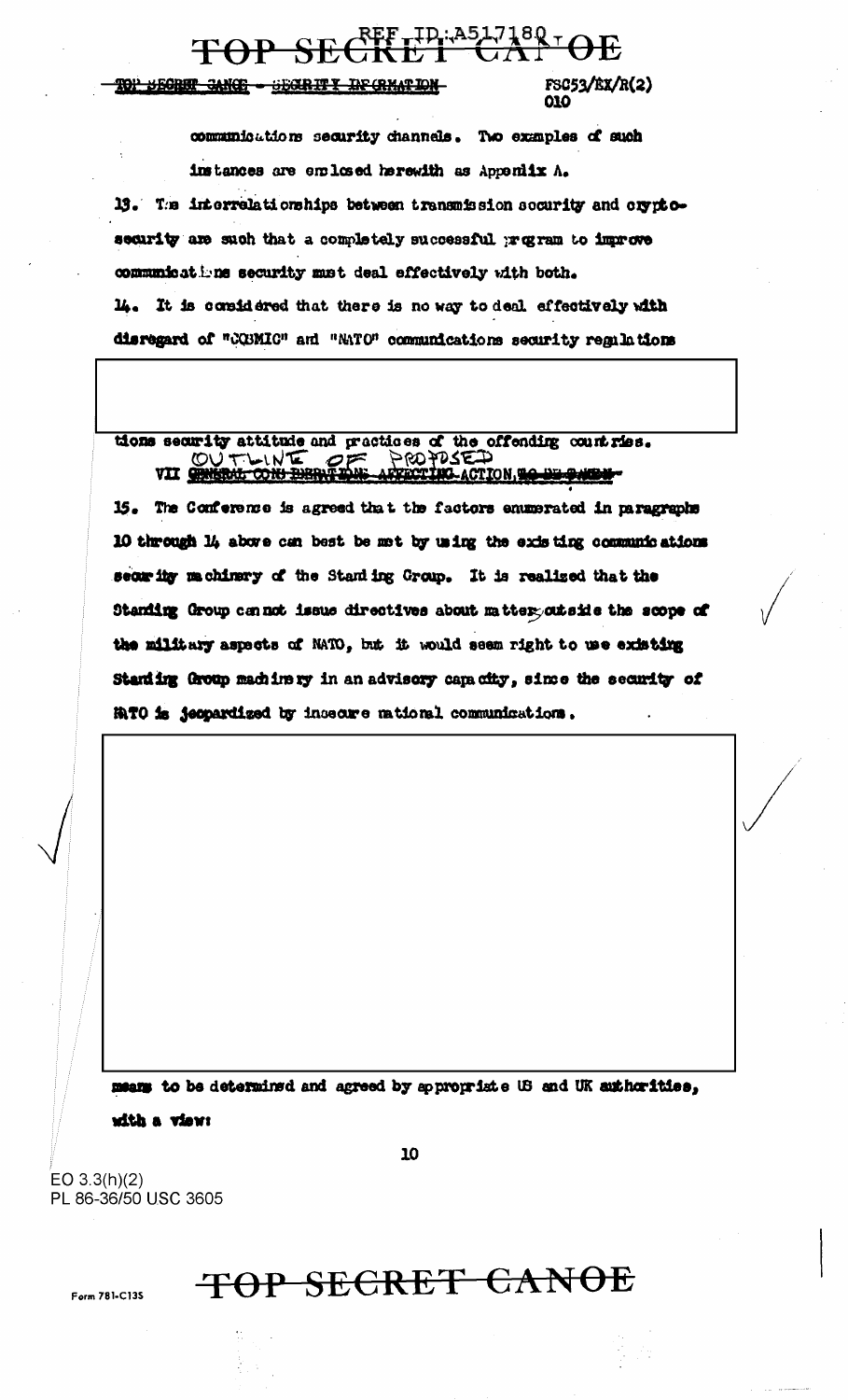#### REF ID: A517180 **TOP SE**  $\Theta$ E

TOP SECRET CANOE - SECURITY IN CRYATION

 $FSC53/EX/R(2)$  $010$ 

Group as the NATO mechanism to improve the communications security of the other NITO nations and after successful initiation of the discussions described in 18b above, the Staniing Group will issue a memorandum to all member nations which will:

**a.** Express disquist at the potential danger to overall N.TO<br>security of the insecurity of the communications, sither diplomatic or<br> $\overrightarrow{AB}$ military of any mil nations pointing but that the pecundus of a said when

communications practices and procedures. This list will be finally

EO  $3.3(h)(2)$ PL 86-36/50 USC 3605

Form 781-C135

TOP SECRET CANOE

 $\mathbf n$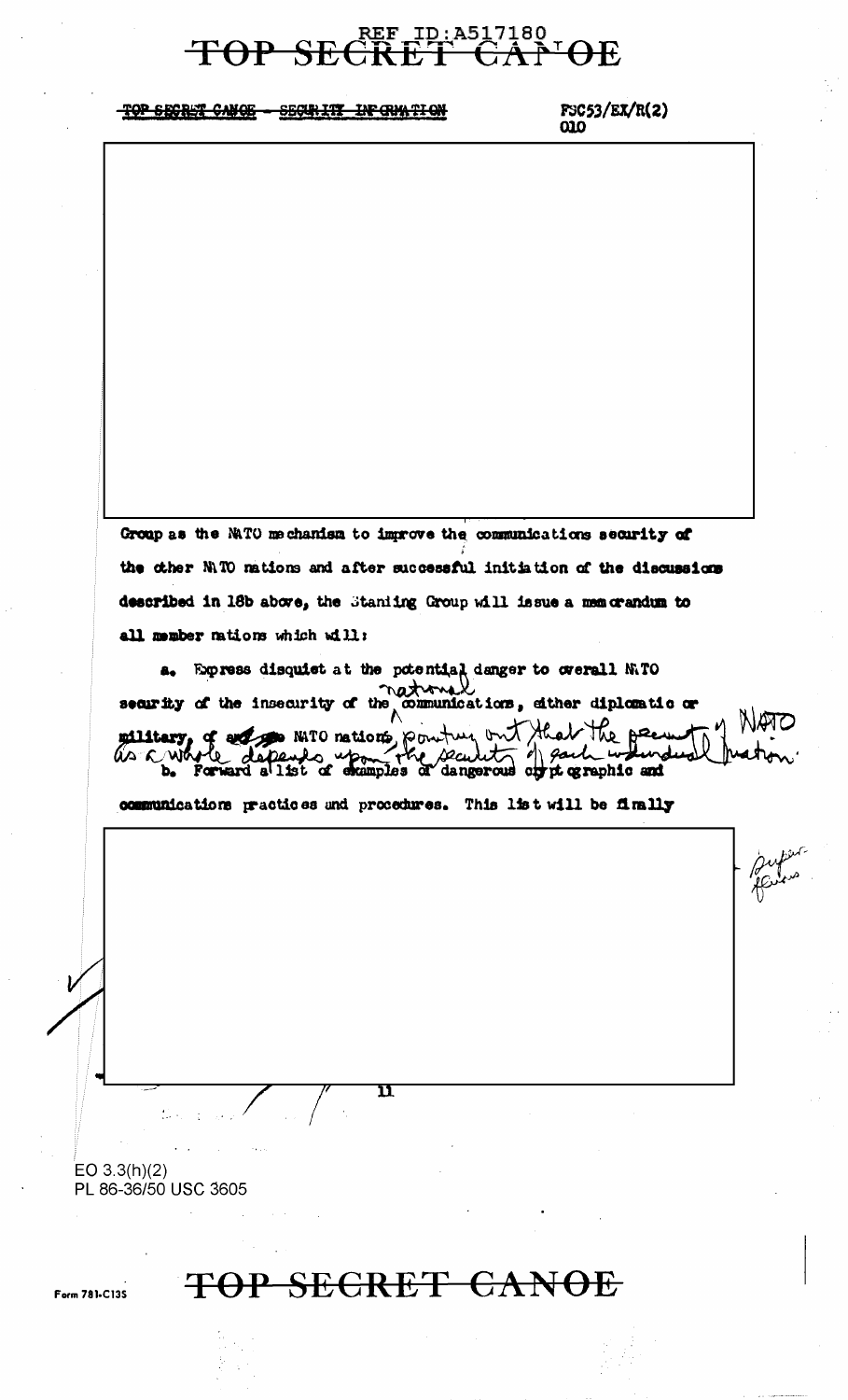

## **TOP SECRET CANOE**

Form 781·C13S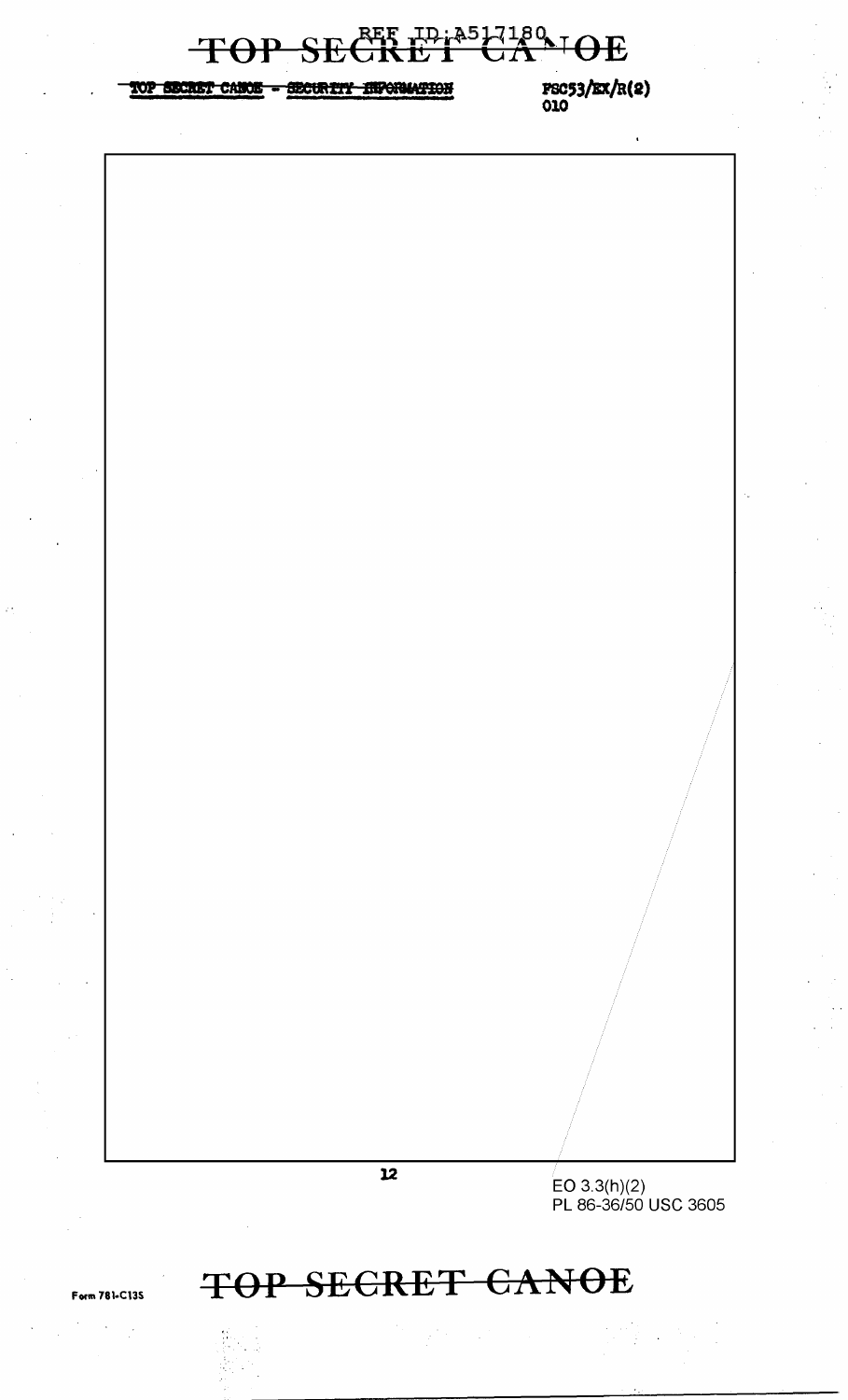$1^{180}$ TOP S

#### TOP SECRET CANOE - SECURITY INFORMATION

 $FSC53/EX/R(2)$  $010$ 

HF.

The approach described above involves complicated issues 24. which is Intelligence and political, as well as communications security, problems. These will require special attention and rapid coordination between the US and UK until the precise direction and success of this program have been assured. Among the several addition liaison arrangements which exist now in these fields there does not exist the specific informal mechanism which would afford the representation and flexibility required for this purpose.  $\bigwedge$ 

#### CONCLUBIONS

source of highly valuable intelligence for the USSR.

authoritative intelligence of high value through other sources

of information.

country wight defect from the MAN Alliance is not escimated

 $-13-$ 

to affect the validity of this conclusion.

 $EO 3.3(h)(2)$ PL 86-36/50 USC 3605

Form 781-C135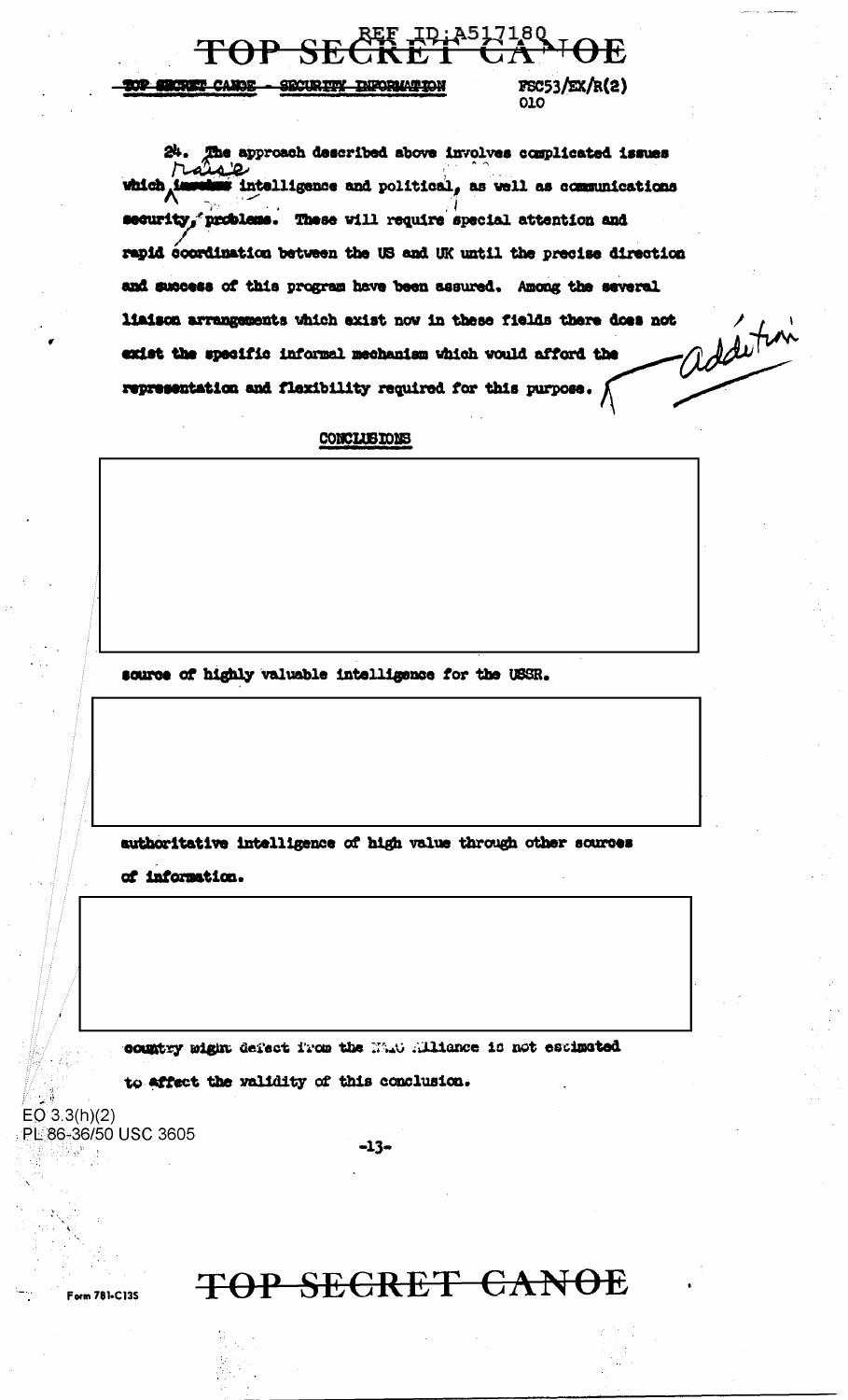

TOP SECRET CANDE - SECURITY INFORMATION

**FSC53/EX/R(2)** 010

Re

26. Action should be taken immediately to rectify  $\alpha$ vulnerable communications security practices of MATO countries, 29. Intelligence and security considerations require that auy remedial action taken, while designed to be effective,

#### non-NATO nations.

30. Certain technical factors and general considerations require that the action taken should:

> a. Attack violation of NATO communications security regulations through improvement of the overall communication security attitudes and practices of offending NATO countries.

ъ.

- c. Utilize the machinery of the Standing Group of NATO as the instrumentality for improving the security of the national communications of other NATO countries.
- d. Be taken through communications security channels, using existing communications security agencies wherever possible.
- Be aimed at the improvement of available cryptosystems and communications practices up providing possible, rather than at the provision of new equipment.

 $EO 3.3(h)(2)$ PL 86-36/50 USC 3605

Form 781-C13S

 $14$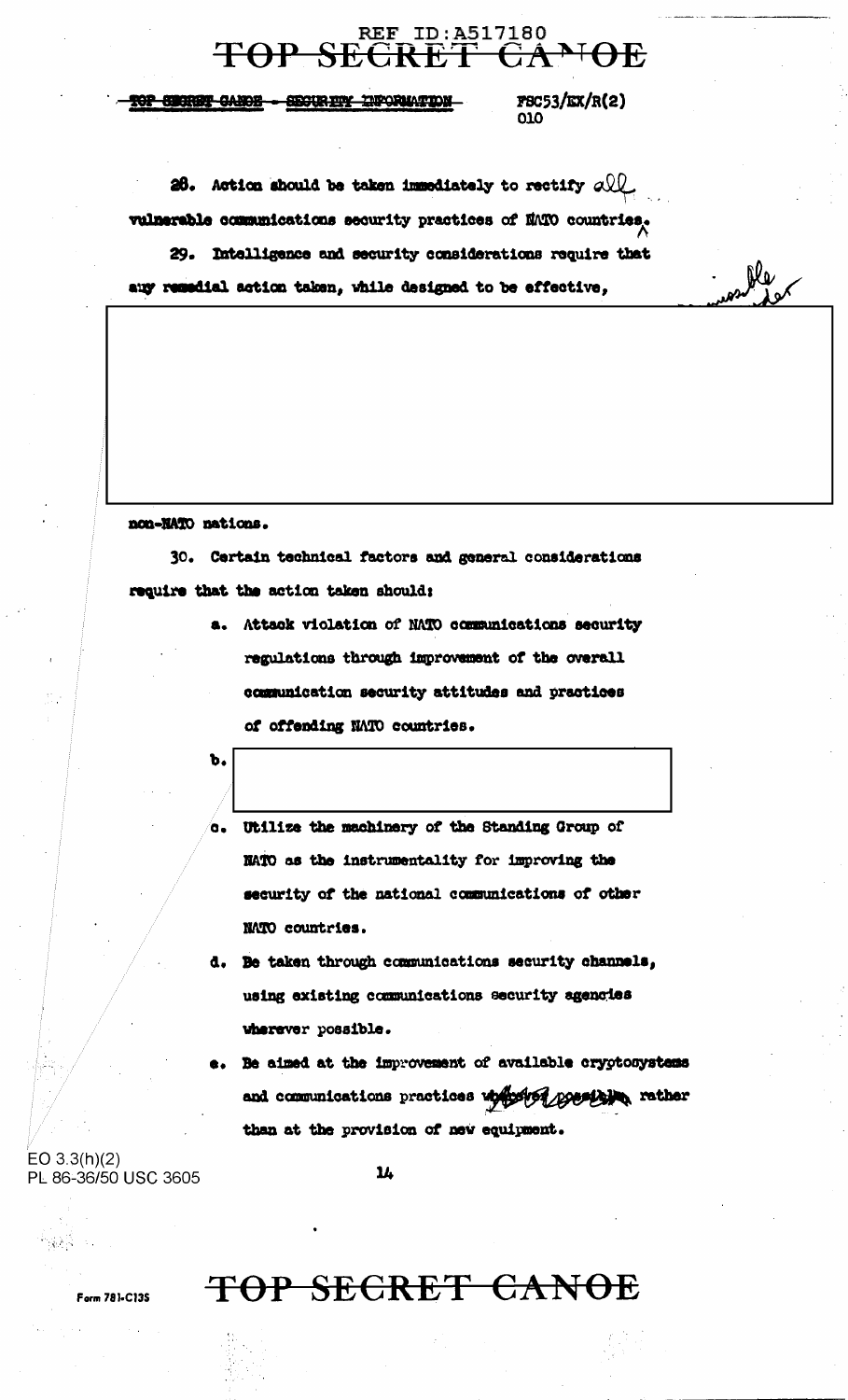

f. Afford maximum privacy in dealing with individual NATO countries.

cognerou

31. The course of action outlined in paragraphs 18 thru 24

above meets the foregoing considerations and is feasible.

32. Upon approval of this paper the following preliminary

steps must be taken:

 $\mathbf{P}$ 

drawing of lessons from it are adequate, and no further liaison machinery is required.

 $15$ 

**RECOMMENDATIONS** 

 $34.$  It is recommended that:

EO  $3.3(h)(2)$ PL 86-36/50 USC 3605

Form 781-C135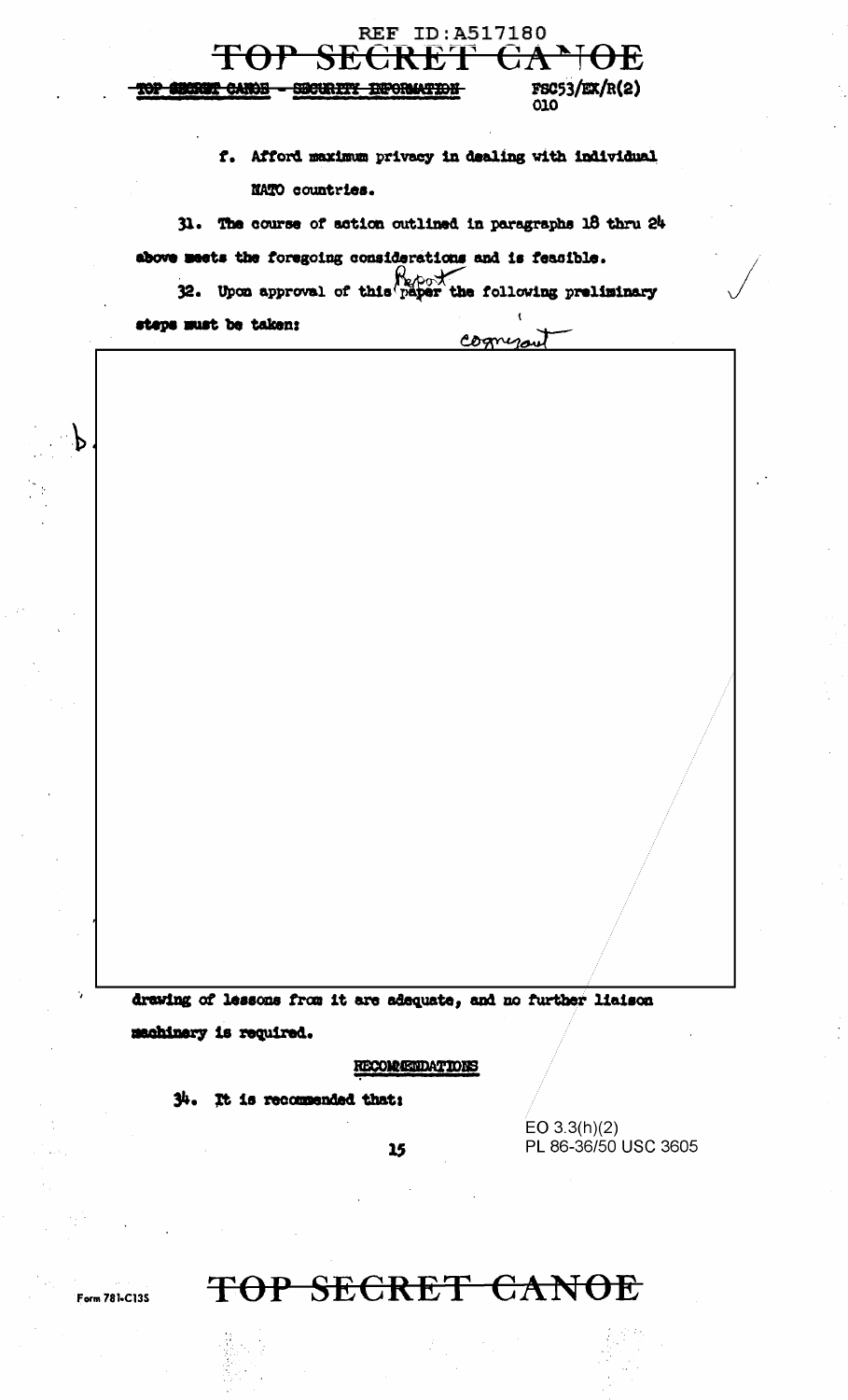

- a. The foregoing conclusions be approved and supersede those of the 1951 UK-US Conference on the Security of Communications.
- b. The program in paragraphs 18 through 24 be undertaken in accordance with the conclusions and, in particular, that the steps enumerated in paragraph 32 should be undertaken immediately.

 $EO 3.3(h)(2)$ PL 86-36/50 USC 3605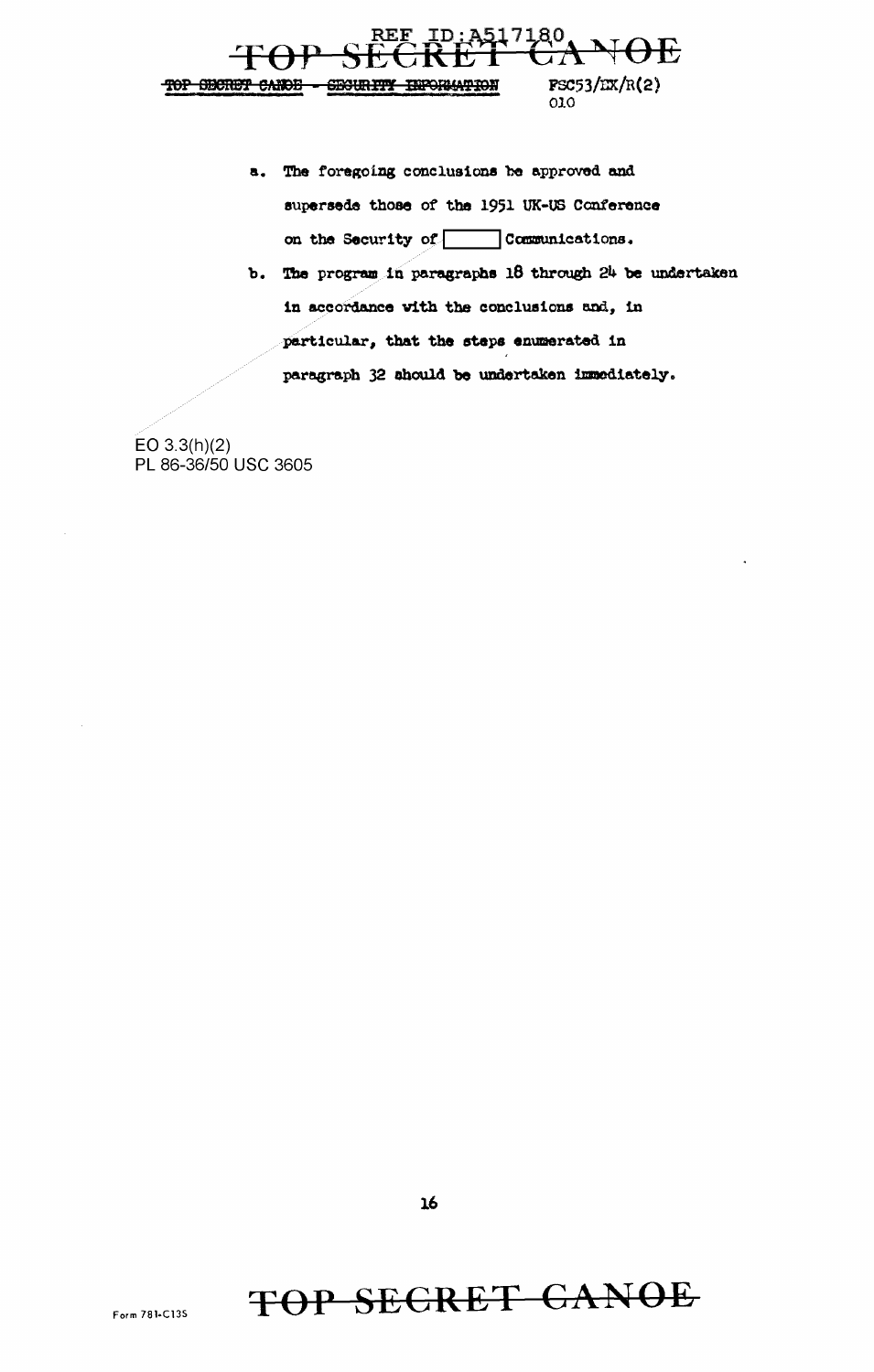# TOP SECRET LAND

TOP SECRET CANCE - SECURITI INFORMATION

FSC53/EX/R(2) 010

12 June 1953

#### APPENDIX A

Examples of Recent Instance; in which NATO



 $EO 3.3(h)(2)$ PL 86-36/50 USC 3605

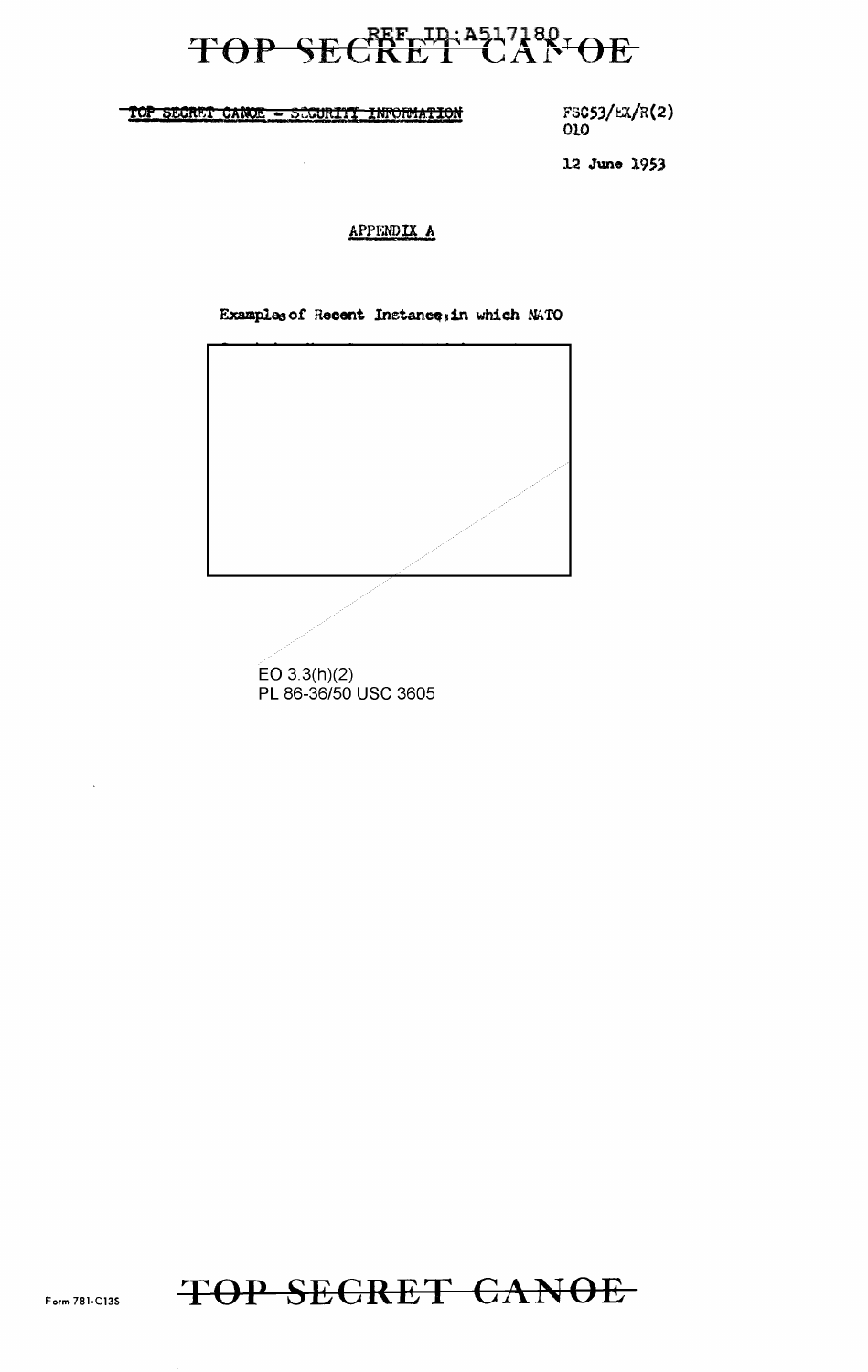## TOP-SECRET CANOE

#### TOP SEGRET CANCE - SECURITY INFORMATION

FSC53/EX/R(2)  $\alpha$ 

 $EO 3.3(h)(2)$ PL 86-36/50 USC 3605

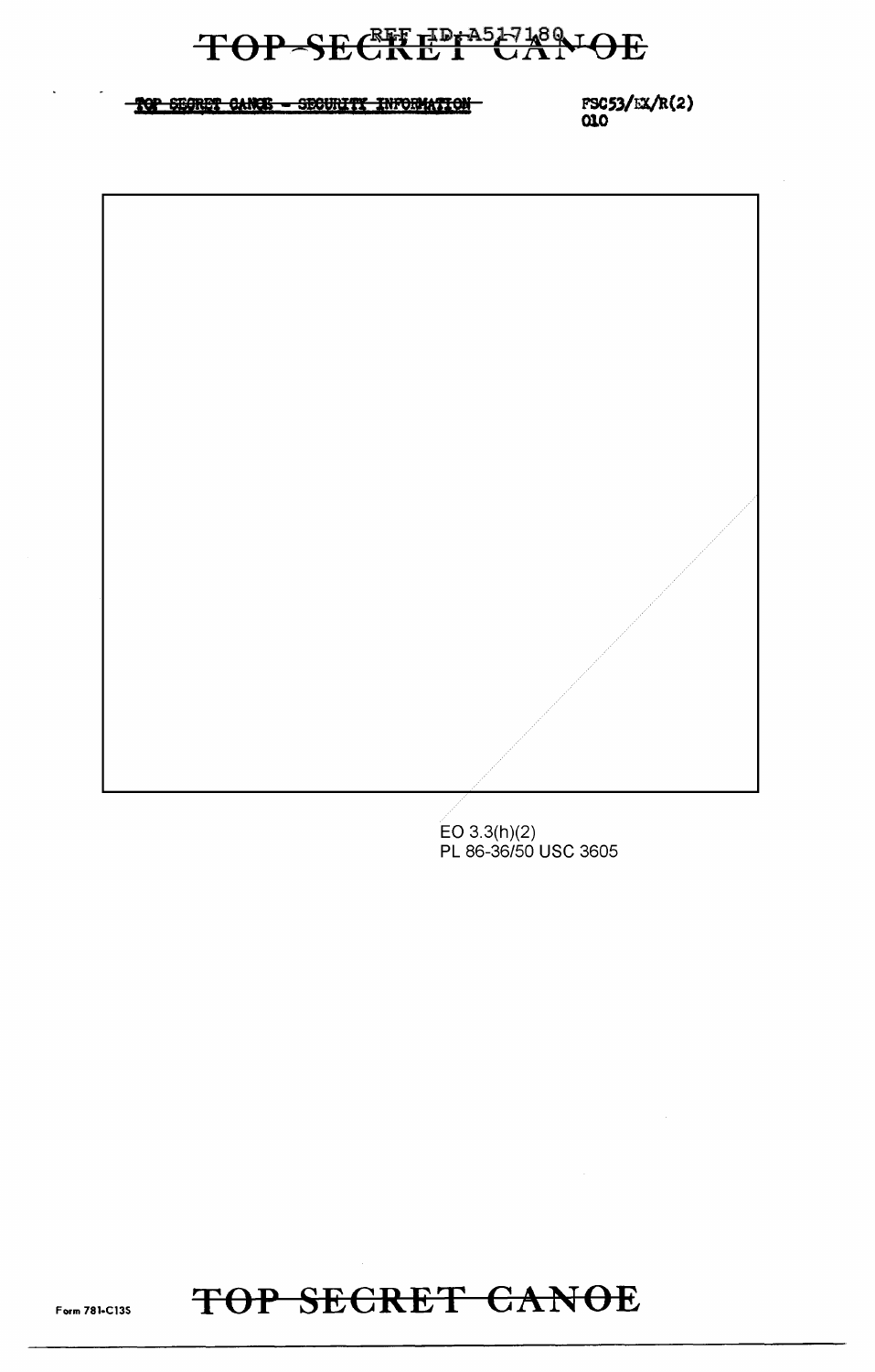### SECRET CANOE TOP

#### TOP SECRET CANCE - SECURITY INFORMATION

 $FSC53/EX/R(2)$ 010



 $EO 3.3(h)(2)$ PL 86-36/50 USC 3605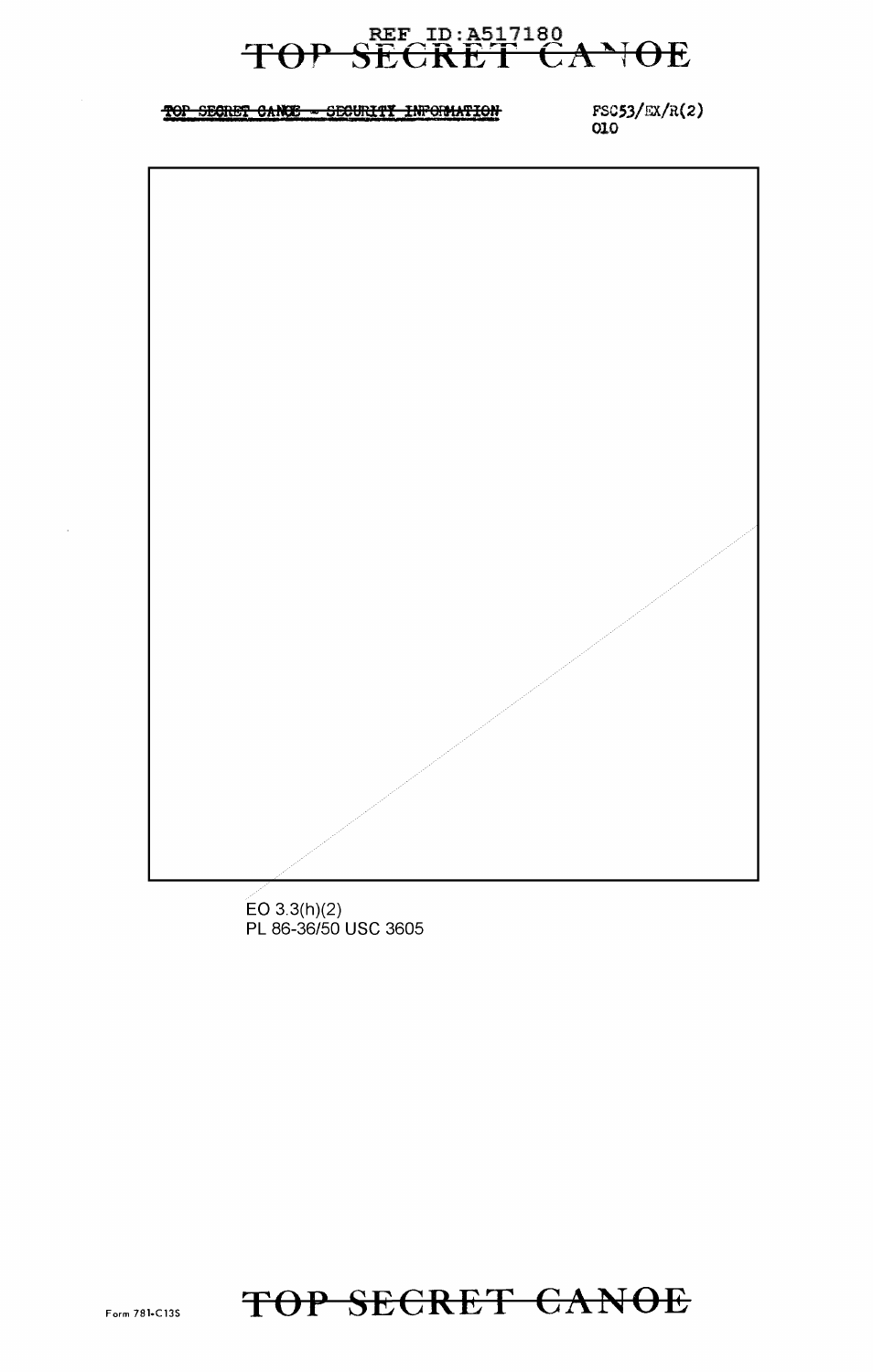TOP SECRETP: A517180

TOP SECRET CANOE - SECURITY INFORMATION

 $\texttt{FSC53}/\texttt{EX}/\texttt{R}(2)$ 010

12 June 1953

#### **APPENDIX B**

#### LIST OF EXAMPLES OF DANGEROUS CRYPTOGRAPHIC AND COMMUNICATIONS

#### PRACTICES AND PROCEDURES

I. UNENCIPHERED CODES

1. Unenciphered codes are totally inacceptable in diplomatic use for transmission of classified information. In Armed Forces communications they are acceptable only when changed at very frequent intervals and when it is not considered essential to maintain the security of the information for more than two or three days from the introduction of the code.

II. ADDITIVE SYSTEMS

2. Any additive (or subtractor or minuend) system is dangerous unless special precautions are taken in the construction of the additive itself. Many procedures that may be regarded by the professionalexaminguarher as "special precautions" are deceptive as to security and may even in themselves create weaknesses.

3. Encipherment by additive can only be guaranteed to be secure when the additive is used on a strictly "one-time" basis, and systems that permit depth gain little or no security from the additive.

4. Encipherment by non-one-time additive is highly dangerous, but can be acceptable in certain circumstances for limited traffic provided that precautions are taken to minimise overlap and to prevent with surfloy cryptanalysts from finding any overlap that may arise.

III. NON-ADDITIVE HAND SYSTEMS

of eachpharment thank are want to the the calitive 5. Bnoiphormu seldon-be

guaranteed to be secure.

IV. MACHINE CIPHERS

6. Machine ciphers vary greatly in the amount of security they afford. Failure to observe in every detail proper instructions for

 $-1-$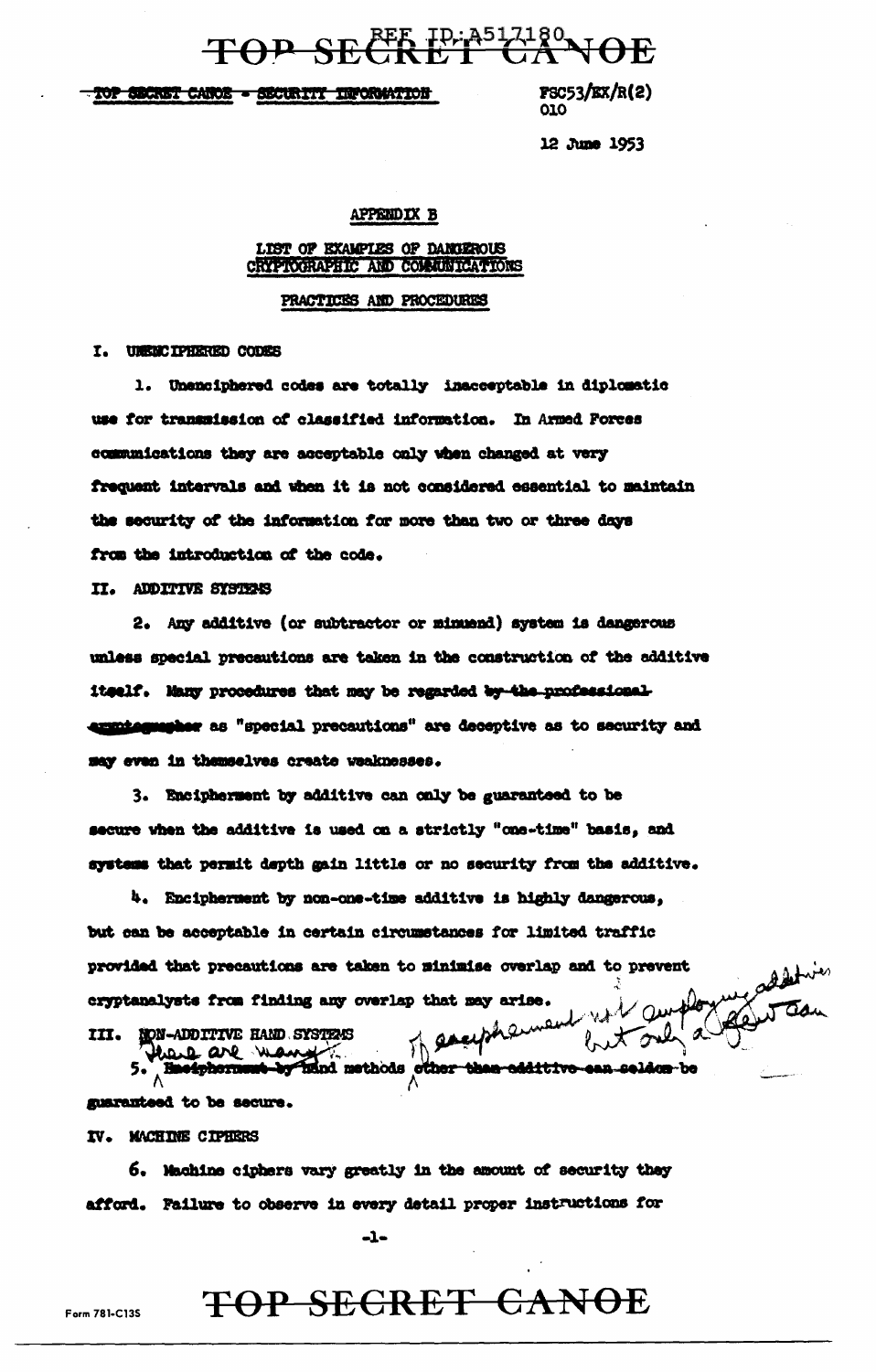ID: A517180 REF  $FSC53/EX/R(2)$ TOP SECRET CANOD - SECURITY INFORMATION 010 12 June 1953  $EO(3.3(h)(2))$ PL 86-36/50 USC 3605 APPENDIX B(continued) operation may lead to compromise even with the best machines. Others, such as the well-known are insecure unless precautions are taken over and above those

recommended by the manufacturer. Others, again, are basically

insecure and should in no circumstances be used.

c. With proper precautions this machine can give very good security for a limited amount of traffic, but in view of the number of different dangers that can arise in varying conditions of use, for which it is impossible to legislate in advance, member nations who wish to make use of the

V. TRANSMISSION SECURITY

8. Ciphers, however good individually, are not enough to ensure communications security. Transmission techniques and message formats can in themselves provide considerable intelligence to a traffic analyst. Although there are practical limitations, the ideal to be striven for is that the traffic neither of any one type (e.g. naval, air force,

> EO  $3.3(h)(2)$ PL 86-36/50 USC 3605

 $-2-$ 

TOP SECRET CANOE